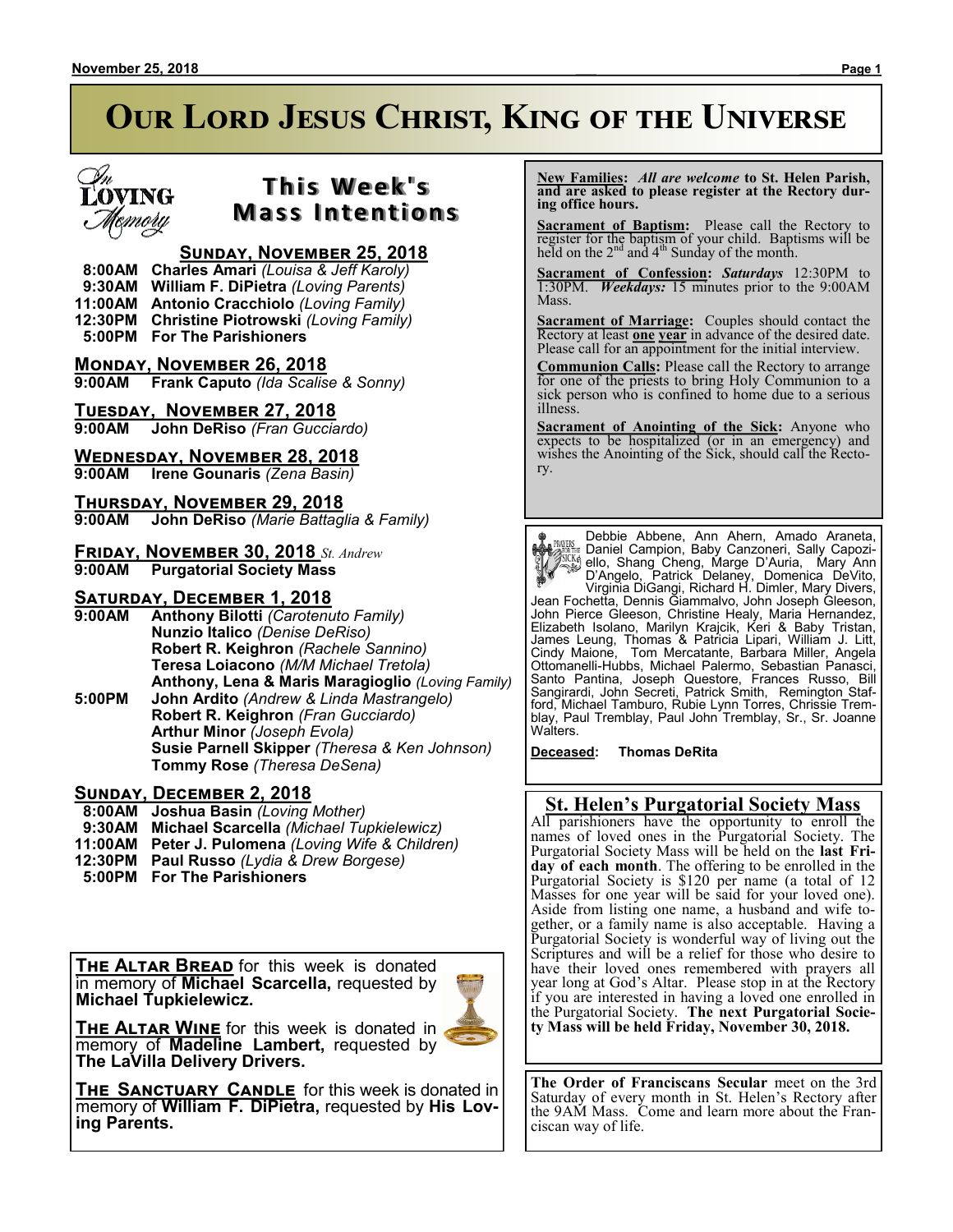### **St. Helen Parish Purgatorial Society Mass Intentions For Friday, November 30, 2018**

**Karl Albrecht** *(Florence Albrecht)* **All Souls in Purgatory** *(Kathleen Cocchiola)* **Amato & Sannino Family** *(Rachele Sannino)* **John Ardito** *(Monica & Frank Ottomanelli)* **Loretta Barnes** *(Vita, Paul, Lily & Tommy)* **Charles & Angela Barreca** *(Loving Son & Daughter)* **Thomas A. Barreca** *(Loving Brother & Sister)* **Mario & Angelina Barrella** *(Loving Family)* **Mary Camelo & Joshua Basin** *(Daughter/Mother, Francina)* **Adriano & Lorenza Bello** *(Bello Family)* **Gina Bender** *(Loving Aunt & Uncle)* **Frank W. Bitetto** *(Barbara Bitetto)* **Thomas E. Blankley** *(Rachele Sannino)* **Paul Anthony Bono** *(Bono Family)* **Gregory Bonura** *(Anne M. Vigliarolo)* **Azea Braganza** *(Rachele Sannino)* **Gerald Braganza** *(Loving Wife)* **Mary & Jim Cabral** *(Cabral Family)* **Nancy & Emanuel Camelliri** *(Constance & Joseph Camelliri)* **Zeny Caparas** *(Loving Family)* **Giuseppe & Maria Caputo** *(Loving Son, Rosario)* **Julianne Caputo** *(Loving Dad)* **Antoinette & Silvio Casazza** *(Maria Russo)* **Casillo Family** *(Loving Family)* **C. Joseph & Laura Chiarello** *(Lois Chiarello)* **Vi & Joseph Cimo** *(Loving Niece)* **Jerry Codispoti** *(Loving Family)* **Claire Louise Colamaria** *(Fr. Colamaria)* **Corrigan-Vendittelli Family** *(Loving Family)* **Emilia Cuttone** *(Loving Sister & Niece)* **Vincent J. D'Amato** *(D'Amato Family)* **Deceased Brothers of Council #197** *(Knights of Columbus)* **Frank DeRicco** *(St. Helen's Support Group)* **John DeRiso** *(St. Helen's Lectors)* **Concetta & Pasquale DeSantis** *(Linda DeSantis)* **Joseph Digristina** *(Loving Wife & Daughter)* **William F. DiPietra** *(Helen & Frank DiPietra)* **Zygfryd Dubicki** *(Sophia Gadinis)* **John & Anna Falco** *(Loving Family)* **Louise & Vincent Festa** *(Annette & Martin Gould)* **Giustina & Ralph Fiore** *(Loving Daughter & Granddaughter)* **William & Rose Fioto** *(Amelia Pepe)* **Frank Fogliano** *(Loving Family)* **John T. Gallagher** *(Loving Family)* **Father Gaughan, C.M.** *(Deidre McVey)* **Gidaro-Izzo Family** *(Loving Family)* **Giunta-Bernardo Family** *(Jean Bernardo)* **Theresa Giusto** *(Linda DeSantis)* **Anna Gonzalez** *(Will Espada)* **Gorycki Family** *(Helen Repstad)* **Elizabeth & George Gould** *(Annette & Marty Gould)* **Gwardjak & Kosinski Family** *(Daughter)* **Thomas Healy** *(St. Helen's Lectors)* **Carole Hinchcliffe** *(Paul Hinchcliffe)* **Eddie Juba** *(Barbara Dorme)* **Giovanna LaPuma** *(Salvatore & Nancy Chiaramonte)* **Michael & Mary Leccese** *(Jo-Ann & Phyllis Leccese)* **Dominick & Angelina Librizzi** *(Rosalie Librizzi)* **Catherine & Joseph Lumetta** *(Pauline Mantineo)*  **Macaluso Family** *(Loving Family)*  **Justine Nigra Maguire** *(Constance Chwalek)*  **Vincent & Vita Maltese** *(Loving Family)*  **Jennie Maniscalco** *(Loving Children)* **Michael Mannarino** *(Loving Granddaughter)* **Joanna Mazurek** *(A Friend)*

**John Mendolia** *(Loving Family)* **Arthur T. Minor, Jr.** *(St. Helen's Lectors)* **Rocco & Phyllis Miranti** *(Loving Family)* **Lillian & Charles Monastero** *(Vita Monastero)* **Mr. & Mrs. Joseph Mullalley** *(Jane Orban)* **Maggie O'Dee** *(Loving Friend)* **Richard Orban** *(Jane Orban)* **Joan Mary Orban-Jones** *(Orban Family)* **Antonio Paa** *(Loving Family)* **Dominick Pepe** *(Amelia Pepe)* **Joseph Pepe** *(Amelia Pepe)* **Pepe-Bitetto Family** *(Barbara Bitetto)* **Stephen Petroglia** *(Loving Wife & Children)* **Margaret Pietronigro** *(Dana & Elaine Scuderi)* **Christine Piotrowski** *(Loving Family)* **Marie & Annie Putorti** *(Loving Friend)* **Joseph Quagliariello** *(Quagliariello Family)* **Questore Family** *(Joseph Questore)* **Kathleen Rammelkamp** *(Charles Rammelkamp)* **Joanne Rebecchi** *(Cynthia Ottomanelli)* **Felicita Reyes** *(Loving Family)* **Belinda Rocco** *(The Card Girls)* **Paul Russo** *(Anne M. Vigliarolo)* **Maria & Luciano Sannino** *(Rachele Sannino)* **Benito & Leonila Santiago** *(Loving Family)* **Linda & James Scagnelli** *(Heedles Family)* **Dorothy Schmitt** *(Loving Friend)* **Kay & Walter Schretzman** *(John Schretzman)* **Helen Sentome** *(Serpico Family)* **Frank T. Serpico** *(Serpico Family)* **Sica Family** *(Irene DeStefano)* **Teodoro & Carmela Sordillo** *(Loving Son Enzo & Family)* **Margaret Ann Stillman** *(Heedles Family)* **Zenon & Rozalia Szczesny** *(Daughter & Family)* **Scafata Taddeo** *(Jane Orban)* **Frank & Ann Tomitz** *(Patricia)* **Maryann E. Tomitz** *(Patricia)* **Margaret Tucci** *(Loving Sister & Niece)* **Turrigiano Family** *(Antoinette Turrigiano)* **Walter & Elizabeth Ujazdowski** *(Quagliariello Family)* **Albert F. Valenzuela** *(Loving Family)* **Ruben & Ana Vega** *(Gloria Martinez)* **Carl Vigliarolo** *(Anne M. Vigliarolo)* **Frank J. Vigliarolo** *(Anne M. Vigliarolo)* **Phyllis Zanghi** *(Loving Friends)* **Mary Zurick** *(Sophia Gadinis)*

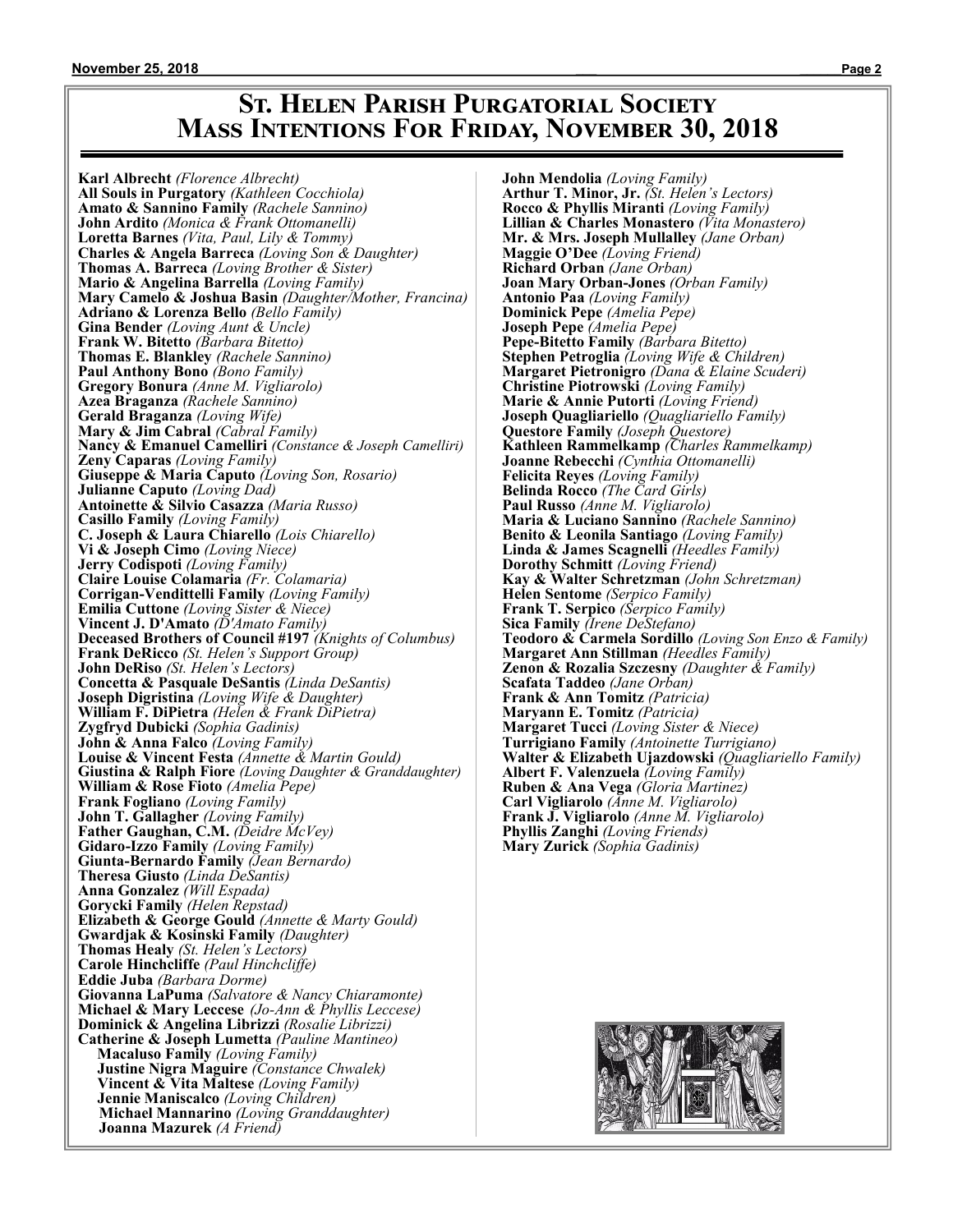# **WITNESSES OF MERCY UPDATE**



**Good News!** Our new parish program, Witnesses of Mercy, is off to a good start. Our first meeting had 10 volunteers who are willing to spend some quality time with our homebound or elderly parishioners. We are now compiling a list of friends or neighbors who are either homebound or looking for someone to visit them.

If you know of any person or yourself who is sick or homebound and would like to have a Witnesses of Mercy volunteer from our parish visit with them, please contact Patricia Rizzo McCabe at (917) 312-7072, or email her at goodrecords1@verizon.net.

 The Witness of Mercy program is a group of trained volunteers who will have close personal contact with parishioners who are unable to leave their homes due to illness or age. This will be done by visits or by telephone. We will be the link between the parish and the parishioners so that all needed information can be shared by both. This will let the affected parishioners know they have not been left on their own and will have someone on which to rely.

### **Memorials Available**

Many times people come to the Rectory inquiring about memorials they can give to a family who has lost a loved one. The following are available:

- **Altar Bread, Altar Wine, Altar Candles or the Sanctuary Candle** in memory of a loved one for one week (\$50.00 each).
- **Votive Candles** for one year (\$100.00).
- A leaf permanently placed on the **Tree of Life**   $($350.00)$ .
- A plaque permanently placed on the **Anniversary Wall** (\$350.00).

**For further information, you may either call or visit the Rectory.**

### *Are you new to St. Helen Parish?*

If so, please remember to stop in at the Rectory to register your family!





*You are invited to Pray the Family Rosary* **THURSDAY EVENINGS**



**Tutoring Heights, Inc.** will offer an **SAT Prep**, a comprehensive 7-week course here at St. Helen Catholic Academy to prepare for the **March 2019 SAT**.

- ◆ 28 hours of instruction plus 3 full-length practice tests
- ◆ Rigorous course offered Tuesday & Thursday evenings
- ◆ Master Math tutor of all levels
- ◆ Fully licensed NYC-DOE English Teacher
- ◆ Teachers have a combined 33 years of experience
- ◆ Our students have won hundreds of thousands of dollars in college scholarships

**Classes begin January 15, 2019. Registration deadline is December 15, 2018.** Cost is \$900.00. For further details, and/or to register please call Nancy or Joe at (347) 762- 3660.

**St. Helen's Support Group for the Physically Challenged** meets the first and third Wednesday of every month at 1:30PM in the Rectory meeting room. All are invited. For further information please call Joan at (718) 848-9173.



Parents seeking Baptism for their children *who live within the territory of St. Helen Parish* are asked to register as members of the parish before requesting an initial interview for Baptism. Registration is easily done at the parish office anytime during business hours.

Parents seeking Baptism for their children *who live outside the territory of St. Helen Parish* are asked to obtain a letter from the parish in which they live authorizing the Baptism to take place at St. Helen. Initial meetings with parents seeking Baptism for their children **who have already been born** will

normally take place **on the second Wednesday of each month from 7:00–9:00PM and on the fourth Saturday of each month from 10:00AM–12:00PM.**

**Upcoming Mornings of Preparation Required Before a Baptism**

(*All begin at the 11:00AM Mass and continue in the Msgr. McGinness Room)*: **December 9 — January 13 & 27.**

**Upcoming Schedule for Baptisms** (*All begin at 2:00PM)*: **December 9 — January 13 & 27.**

**Please call 718-738-1616 for more information and/or to schedule an appointment.**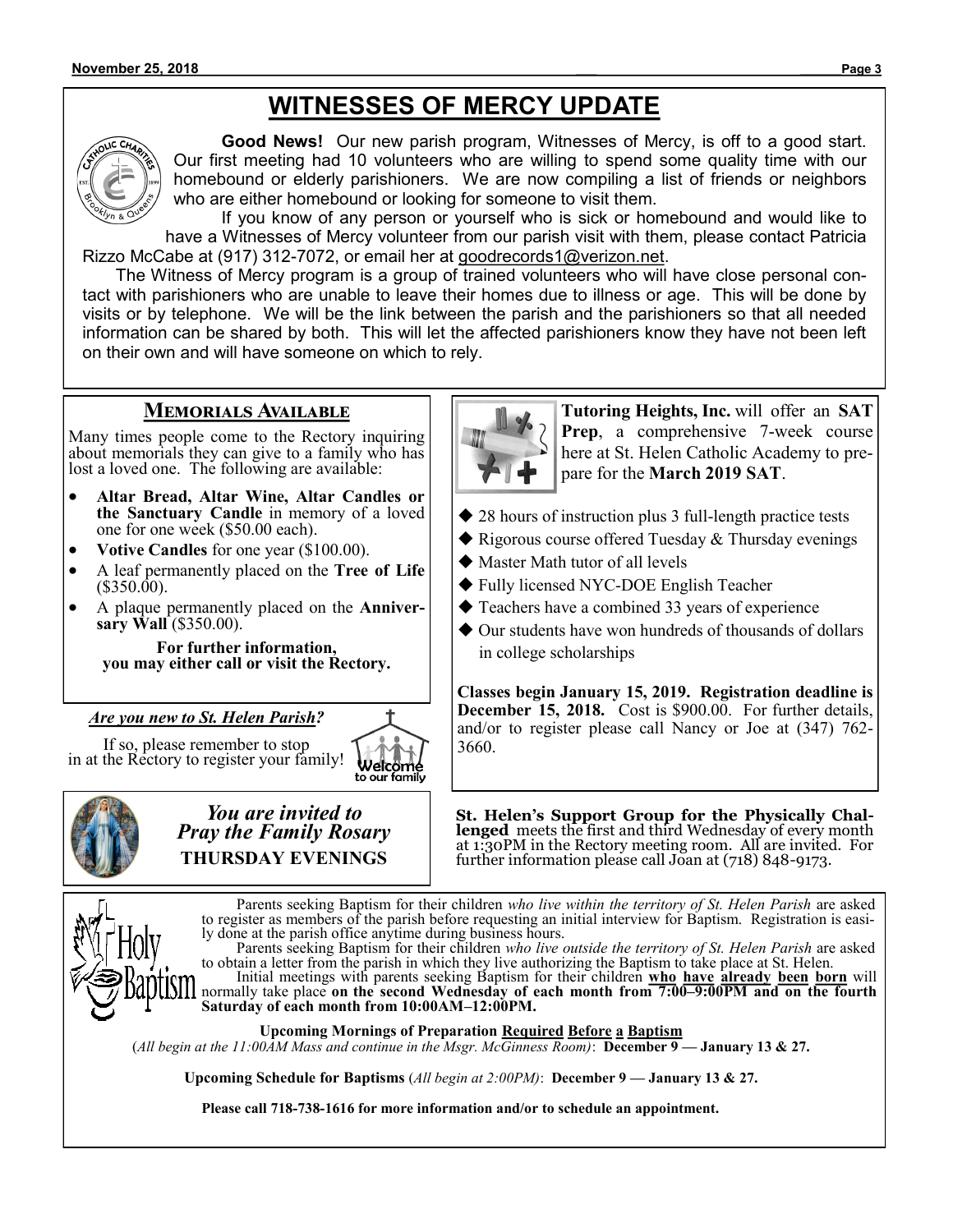# *St. Helen Christmas Giving Tree*

# **For Needy Children and Adults**

*We are asking for your help in answering the requests of the needy in our own parish, other parishes in Queens, a home for special adults, a shelter for women and babies, and other charities.*

# **NEXT WEEKEND: DECEMBER 1/2: FIRST SUNDAY OF ADVENT** *Please take a gift tag from the Giving Tree in the lobby.*

## **THE FOLLOWING WEEKEND, DECEMBER 8/9: SECOND SUNDAY OF AD-VENT:**



*During this weekend, please leave your unwrapped gift with tag attached, near the tree. Place monetary donations or gift cards in the black box in the lobby.* 

# *God bless you for your great generosity!*

# **St. Helen Parish**

**Sponsored by the St. Vincent de Paul Group**